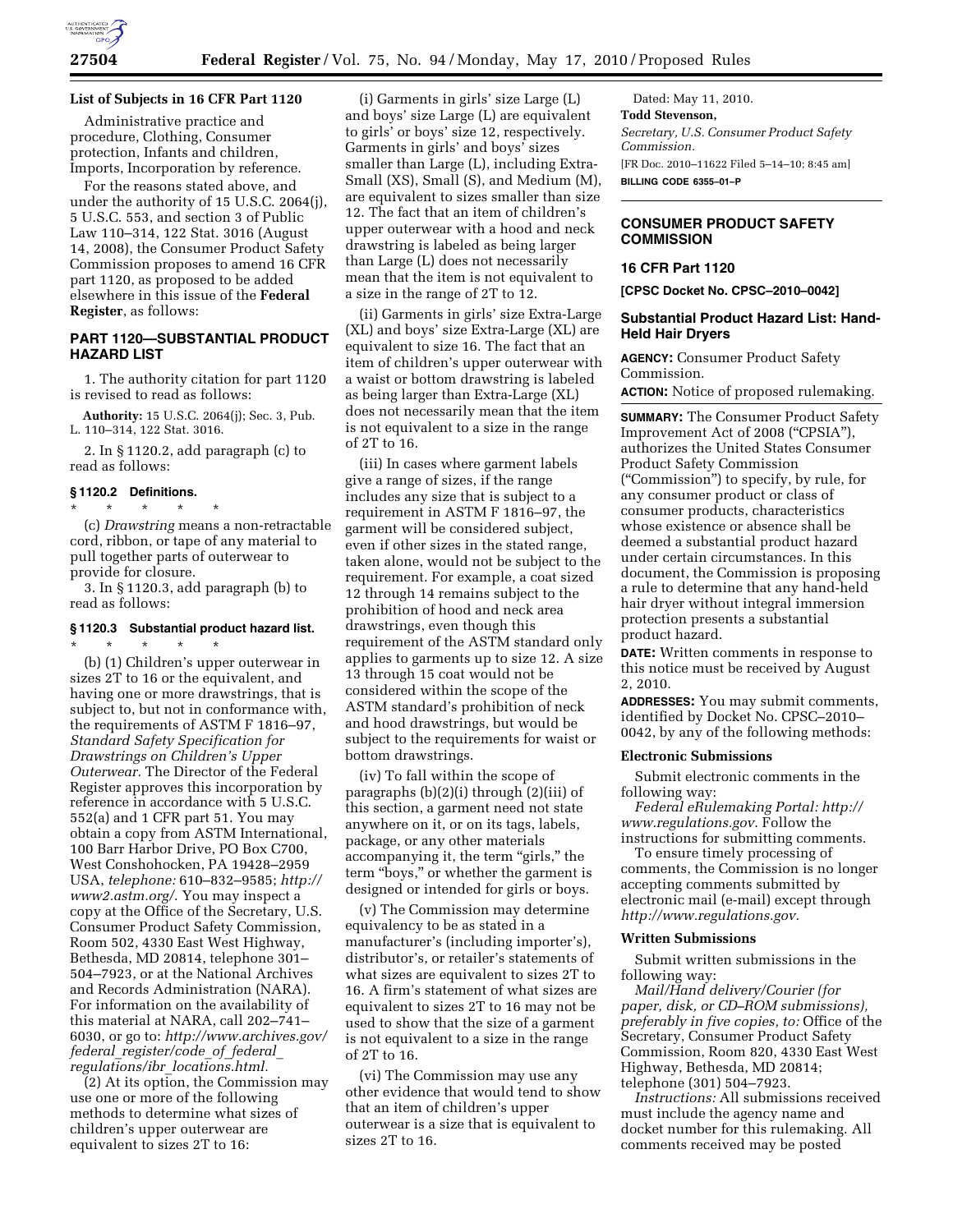without change, including any personal identifiers, contact information, or other personal information provided, to *http://www.regulations.gov*. Do not submit confidential business information, trade secret information, or other sensitive or protected information electronically. Such information should be submitted in writing.

*Docket:* For access to the docket to read background documents or comments received, go to *http:// www.regulations.gov*.

**FOR FURTHER INFORMATION CONTACT:**  Randy Butturini, Office of Hazard Identification and Reduction, Consumer Product Safety Commission, 4330 East-West Highway, Bethesda, MD 20814; telephone (301) 504–7562, *rbutturini@cpsc.gov*.

#### **SUPPLEMENTARY INFORMATION:**

## **A. Background and Statutory Authority**

The Consumer Product Safety Improvement Act of 2008 (''CPSIA'') was enacted on August 14, 2008. Public Law 110–314, 122 Stat. 3016 (August 14, 2008). The CPSIA amends statutes which the U.S. Consumer Product Safety Commission (''Commission'' or ''CPSC'') administers, and adds certain new requirements.

Section 223 of the CPSIA expands section 15 of the Consumer Product Safety Act ("CPSA") to add a new subsection (j). That subsection delegates to the Commission authority to specify by rule for a consumer product or class of consumer products, characteristics whose presence or absence the Commission considers present a substantial product hazard. Those characteristics must be readily observable, have been addressed by an applicable voluntary standard that has been effective in reducing the risk of injury, and there must be substantial compliance with the voluntary standard. 15 U.S.C. 2064(j).

Underwriters Laboratories (''UL'') *Standard for Safety for Household Electric Personal Grooming Appliances, UL 859,* is a voluntary standard that specifies immersion protection requirements for certain household appliances, including hand-held hair dryers. The current immersion protection provisions have been in effect since 1991. *UL Standard for Safety for Commercial Electric Personal Grooming Appliances,* UL 1727, specifies immersion protection requirements for grooming appliances, including hand-held hair dryers, which are ''intended for use by qualified personnel in commercial establishments such as beauty parlors, barber shops, or cosmetic studios.'' UL 1727 requires the

same integral immersion protection as UL 859. Such "commercial" hand-held hair dryers may be consumer products if they are available for sale to, or use of, consumers.

The Commission is proposing a rule to deem any hand-held hair dryer without integral immersion protection, as specified in UL 859 or UL 1727, a substantial product hazard. Hand-held hair dryers, most often used in bathrooms and near water, are subject to accidental immersion during their use. Section 15(a) of the CPSA defines "substantial product hazard" to include, a product defect which (because of the pattern of defect, the number of defective products distributed in commerce, the severity of the risk, or otherwise) creates a substantial risk of injury to the public. 15 U.S.C. 1064(a)

On November 25, 2002, CPSC's Director of the Office of Compliance sent a letter to manufacturers and importers of hand-held hair dryers stating that CPSC staff considers hair dryers available for sale to, or use by, consumers to present a substantial product hazard if they do not have immersion protection as required by UL 859. The letter urged manufacturers and importers to assure that their hand-held hair dryers provide immersion protection. The letter noted that ''[s]ome firms market hand held hair dryers that they contend are intended for professional use only, that is, for use by professionals in hair salons. However, the staff also considers 'professional' hair dryers that are available for sale to consumers and that fail to provide immersion protection to be defective and to present a substantial product hazard.

#### **B. The Product**

A hand-held hair dryer is a portable electrical appliance with a cord-andplug connection. Typically, they have a big barrel-like body with a pistol grip handle. Frequently, such hair dryers have two control switches or knobs: one turns the unit on and off and may allow the user to adjust the blower speed; the second adjusts the heat setting, often ''cool/low/high.'' Hand-held hair dryers routinely contain open-coil heating elements that are, in essence, uninsulated, electrically energized wires across which a fan blows air. These dryers are typically used in bathrooms near water sources, such as sinks, bathtubs, and lavatories. Being uninsulated, if the heating element were to contact water, an alternative current flow path could easily be created, posing the risk of shock or electrocution to the user holding the dryer (or

retrieving it after dropping it into a sink, bathtub, or lavatory).

The proposed rule would define ''hand-held hair dryer'' as ''an electrical appliance, intended to be held with one hand during use, which creates a flow of air over or through a self-contained heating element for the purpose of drying hair.''

The characteristics of a hand-held hair dryer with integral immersion protection are readily observable. The power cord of a hand-held hair dryer with integral immersion protection has a large block-shaped plug that incorporates a type of circuit interrupter which is either a Ground Fault Circuit Interrupter (''GFCI''), an Appliance Leakage Circuit Interrupter (''ALCI''), or an Immersion Detection Circuit Interrupter (''IDCI''). The plug usually also has buttons labeled ''Test'' and "Reset." If the hair dryer should become wetted or immersed in water enough to cause electrical current to flow beyond normal circuitry, the circuit interrupter will sense the flow and, in a fraction of a second, disconnect the hair dryer from its power source, preventing serious injury or death to a consumer.

An estimated 23 million units of hand-held hair dryers are sold annually. The staff does not know exactly how many companies supply hand-held hair dryers. Sixteen suppliers of hand-held hair dryers are listed in the UL Online Certifications Directory as being in compliance with UL 859. An additional 42 companies are listed in the Intertek ETL Listed Mark Product Directory as complying with the UL 859 standard. Ten firms are listed to the UL 1727 standard on UL's Online Certifications directory and another four firms are listed in the Intertek ETL Listed Mark Product Directory as being in compliance with UL 1727. In 2007, the three largest suppliers listed accounted for approximately 92% of domestic hand-held hair dryer sales.

#### **C. The Risk of Injury**

The Commission has reports of 104 deaths and 43 electric shock injuries due to hair dryer immersion/water contact from 1984 to 2004. Of the 104 electrocutions resulting in death, the most incidents (91) occurred during 1984–90 (before the current immersion protection provisions of UL 859 took effect) compared to 12 during 1991–97, and one during 1998–04.

During 1980–86, before the introduction of the initial UL requirements for hair dryers, a total of 110 electrocutions (15.7 annual average) were reported due to hair dryer immersion/water contact. In 1987, UL implemented a change to voluntary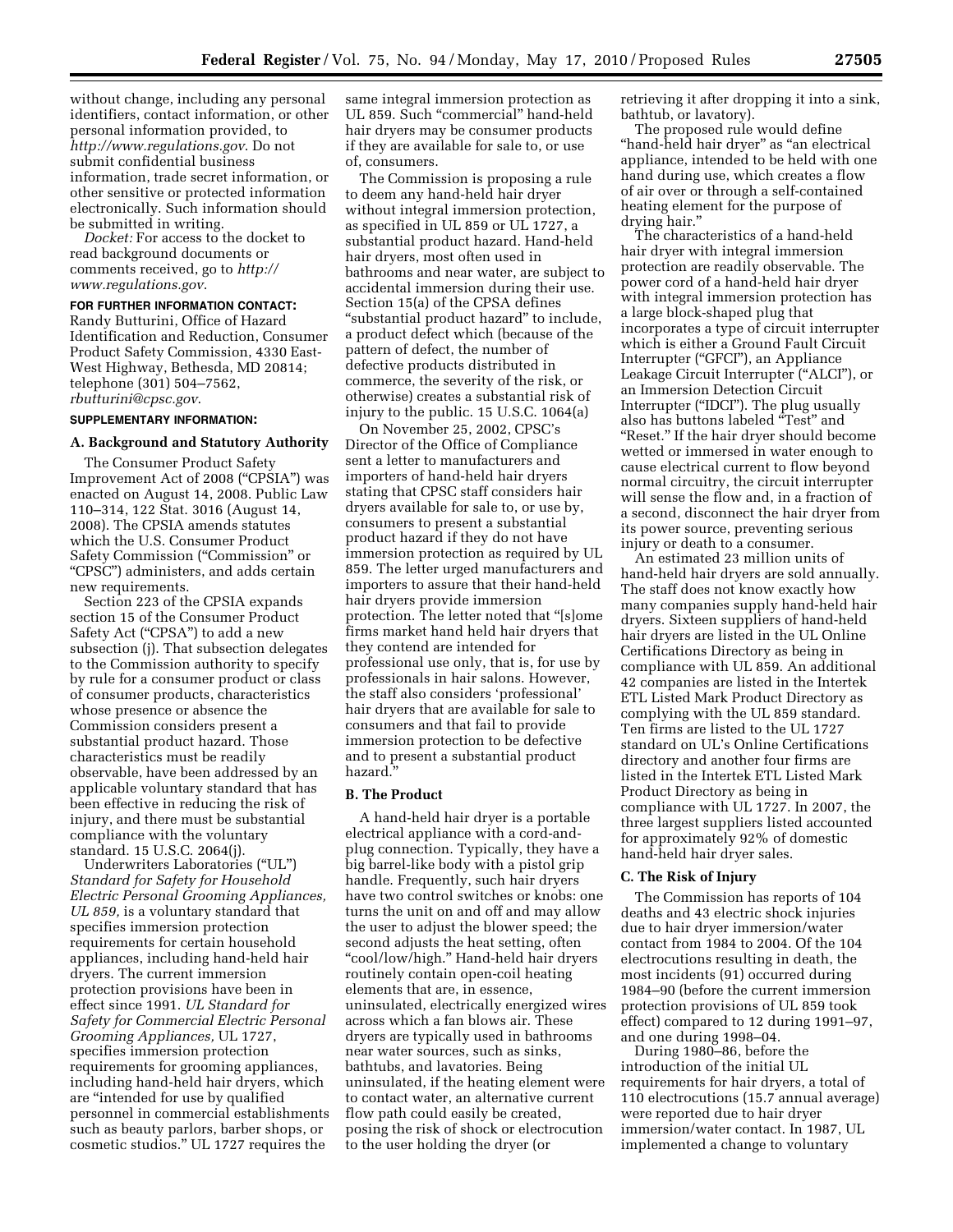standard UL 859 to require immersion protection for hand-held hair dryers if the dryer switch was in the "off" position. During 1987–90, a total of 39 such electrocutions (9.75 annual average) were reported. In 1991, a revision to the UL standard requiring immersion protection in the "off" as well as ''on'' position took effect. During 1991–97, after the enhanced standard took effect, a total of 12 electrocutions (1.71 annual average) were reported and three electrocutions (0.3 annual average) were reported during 1998–2007, a period when most hair dryers made before 1991 were likely to be out of use. Reporting is ongoing for the years 2006 and 2007.

## **D. Voluntary Standards**

Hand-held hair dryers are included in UL 859, *Standard for Safety for Household Electric Personal Grooming Appliances.* In 1985, UL revised this standard to require protection against electrocution when a hair dryer is plugged into an electrical outlet, with its switch in the "off" position, and is immersed in water. The requirement took effect in October 1987. Between 1987 and 1990, the average number of reported deaths from hair dryer immersion/water contact dropped to approximately 10 deaths per year.

In 1990, the National Electrical Code (NEC) (Article 422–24, 1990 edition) instituted requirements for protection against electrocutions from immersion of hair dryers when the switch is in either the "on" or the "off" position.

In 1987, UL, in keeping with NEC, revised its immersion protection standard to require that ''A handsupported hair-drying appliance (such as a hair dryer, blower-styler, heated air comb, heated air hair curler, curling iron-hair dryer combination, a wallhung hair dryer or hand unit of a wallmounted hair dryer, or similar appliance) shall be constructed to reduce the risk of electric shock when the appliance is energized, with its power switch in either the "on" or "off" position, and immersed in water having an electrically conductive path to ground.'' This revision, which took effect January 1, 1991, expanded immersion protection to cover the appliance whether the switch was in the "on" or "off" position.

As discussed in section C of this document, the reported incidents of death from immersion-related electrocutions involving hand-held hair dryers significantly declined with implementation of immersion protection requirements in UL 859. The average number of reported hand-held

hair dryer electrocutions resulting in death is now less than one per year.

UL 1727, *Standard for Safety for Commercial Electric Personal Grooming Appliances,* originally issued in 1986, was revised to include the same integral immersion protection as UL 859 after the full immersion protection requirements in UL 859 proved to be effective. These requirements in UL 1727 became effective March 31, 1994.

# **E. Recalls**

As noted in section A of this document, in November 2002, the director of the Office of Compliance sent a letter to importers and manufacturers of hand-held hair dryers indicating the staff's expectation that such hair dryers should have immersion protection and that the staff would consider them to present a substantial product hazard if they did not. There have been numerous recalls of hand-held hair dryers due to lack of immersion protection. Since January 1, 1991, there have been 30 recalls of hand-held hair dryers due to lack of an immersion protection device. Of these, three occurred during the year 2009.

#### **F. Substantial Compliance**

There is no statutory definition of "substantial compliance" in either the CPSIA or the CPSA. Legislative history of the CPSA provision that is related to issuance of consumer product safety standards indicates that substantial compliance should be measured by reference to the number of complying products, rather than the number of manufacturers of products complying with the standard. H.R. Rep. No. 208, 97th Cong., 1st Sess. 871 (1981). Legislative history of this CPSA rulemaking provision also indicates that there is substantial compliance when the unreasonable risk of injury associated with a product will be eliminated or adequately reduced ''in a timely fashion.'' *Id.* The Commission has not taken the position that there is any particular percentage that differentiates substantial compliance from something that is not substantial compliance. Rather than any bright line, the Commission has been of the view in the rulemaking context that the determination needs to be made on a case-by-case basis.

The staff estimates sales of hand-held hair dryers are about 23 million units annually. There are 16 suppliers of hand-held hair dryers listed in the UL Online Certifications Directory, and an additional 42 suppliers listed in the Intertek ETL Listed Mark Product Directory as supplying hand-held hair dryers compliant with UL 859. Ten

firms are listed to the UL 1727 standard on UL's Online Certifications Directory and another four firms are listed in the Intertek ETL Listed Mark Product Directory as being in compliance with UL 1727.

In 2007, the three largest suppliers listed accounted for approximately 92% of domestic hand-held hair dryer sales. As discussed above, additional suppliers are also listed as supplying hand-held hair dryers that are in compliance with the UL standards. Since the three largest suppliers (which are listed as producing hair dryers that comply with the UL standards) account for 92% of the domestic sales of handheld hair dryers and additional companies are also listed as producing complying hand-held hair dryers, the staff estimates that over 95% of handheld hair dryers for sale in this country comply with the UL standards. The Commission, therefore, determines that there is substantial compliance with UL 859 and UL 1727.

#### **G. Effect of Section 15(j) Rule**

Section 15(j) of the CPSA allows the Commission to issue a rule specifying that a consumer product (or class of consumer products) has characteristics whose presence or absence creates a substantial product hazard. Placing a consumer product on this substantial product hazard list has certain ramifications. A product that is or has a substantial product hazard is subject to the reporting requirements of section 15(b) of the CPSA. 15 U.S.C. 2064(b). A manufacturer who fails to report a substantial product hazard to the Commission is subject to civil penalties under section 20 of the CPSA and possibly to criminal penalties under section 21 of the CPSA. *Id.* 2069 & 2070.

A product that is or contains a substantial product hazard is subject to corrective action under section 15(c) and (d) of the CPSA. *Id.* 2064(c) & (d). Thus, the Commission can order the manufacturer, distributor or retailer of the product to offer to repair or replace the product, or to refund the purchase price to the consumer.

Finally, a product that is offered for import into the United States and is or contains a substantial product hazard shall be refused admission into the United States under section 17(a) of the CPSA. *Id.* 2066(a).

#### **H. Regulatory Flexibility Certification**

The Regulatory Flexibility Act (''RFA'') generally requires that agencies review proposed rules for their potential economic impact on small entities, including small businesses. 5 U.S.C. 601–612. As noted in section B of this